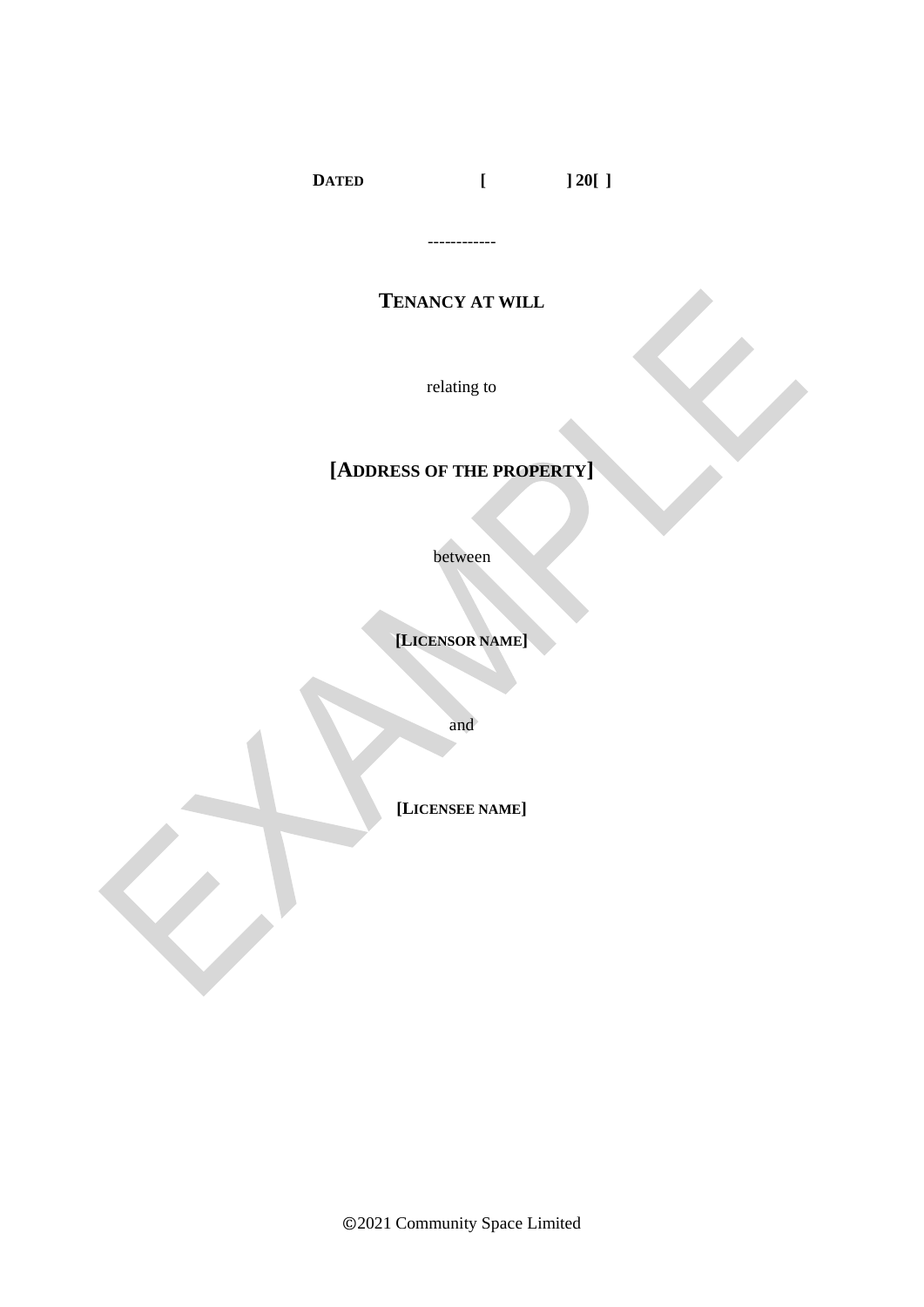| <b>THIS AGREEMENT</b> is dated [ |  | $\left  \begin{array}{c} 20 \\ \end{array} \right $ |
|----------------------------------|--|-----------------------------------------------------|
|----------------------------------|--|-----------------------------------------------------|

#### **PARTIES**

| (1) | at I | ] (Company Registration Number [<br>$\vert$ (Licensor). | ) whose registered office is |
|-----|------|---------------------------------------------------------|------------------------------|
| (2) | at I | ] (Company Registration Number [<br>] (Licensee).       | ) whose registered office is |

### **AGREED TERMS**

#### **1. INTERPRETATION**

The following definitions apply in this agreement:

**Permitted Use:** Charitable use of the Property for [

**Property:** the internal parts of *[address of property*] excluding any load-bearing or structural part.

**Rent:**  $E$ [ ] monthly (if demanded).

**Service Media:** all media for the supply or removal of heat, electricity, gas, water, sewage, air-conditioning, energy, telecommunications, data and all other services and utilities and all structures, machinery and equipment ancillary to those media.

## **2. GRANT OF TENANCY AT WILL**

- 2.1 The Licensor lets and the Licensee takes the Property on a tenancy at will beginning on and including the date of this agreement for a period of  $\lceil \cdot \cdot \cdot \rceil$  and terminable at any time thereafter by either of them giving the other at least  $\lceil \quad \rceil$  days prior written notice to do so.
- 2.2 The Licensor and the Licensee acknowledge that this agreement creates a tenancy at will.

#### **3. LICENSEE'S OBLIGATIONS**

- 3.1 The Licensee shall pay the Rent, if demanded, on the date hereof.
- 3.2 The Licensee shall pay all rates, taxes and other impositions and outgoings payable in respect of the Property and its use.
- 3.3 In the event that the Licensee is a registered charity and is not awarded the 20% discretionary business rate relief for the Property by the local authority that it may otherwise qualify for as a charitable tenant, then the Licensor will **[if applicable]** pay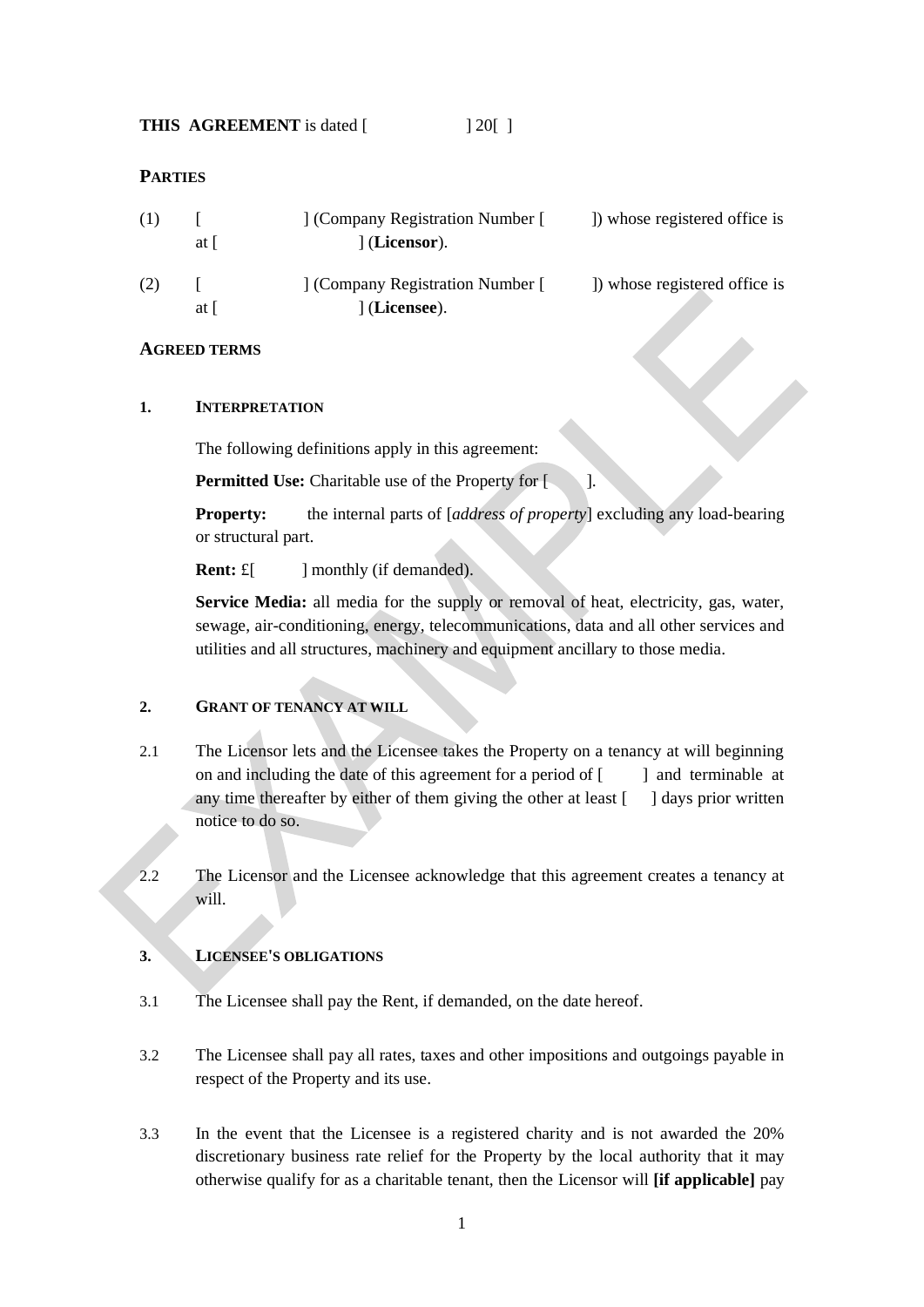to the Licensee the equivalent amount of the said 20% business rate relief to the Licensee on a monthly basis as a charitable donation. On receipt of such sums the Licensee warrants to the Licensor that it will forthwith pay the said sums to the local authority to satisfy its rates liability for the Property and further will indemnify the Licensor against any rate claims or actions made by the local authority for the Property for any periods arising during the Term where the business rates have not been paid.

- 3.4 The Licensee shall not:
	- (a) use the Property otherwise than for the Permitted Use;
	- (b) assign, underlet, charge, part with or share possession of, or otherwise dispose of the Property or any part of it or any interest in it;
	- (c) share occupation of the Property or any part of it;
	- (d) make any alteration or addition whatsoever to the Property other than the erection of non-illuminated signage agreed with all relevant parties prior to work being carried out; or
	- (e) cause any nuisance or annoyance to the Licensor or to any owners or occupiers of neighbouring property.
- 3.5 The Licensee shall keep the Property clean and tidy and make good any damage it causes to the Property.
- 3.6 To keep the Property open for carrying on the trade or business for the time being permitted by this agreement during normal trading hours in the location as reasonably prescribed by the Licensor insofar as:
	- (a) may be necessary for the carrying out with all reasonable speed of any repairs or permitted alterations to the Property; or
	- (b) to do so would be contrary to any regulation or requirement of any competent statutory or local authority.
- 3.7 The Licensee shall act at all times in a reasonable and responsible manner and in accordance with any regulations that may be made by the Licensor from time to time.
- 3.8 The Licensor shall be responsible for all charges in connection with the supply to or removal from the Property of electricity, gas, water, sewage, telecommunications and data and any other utilities and shall indemnify the Licensee in respect of such charges. Where no separate charge is made by the supplier of a utility in respect of the Property, the Licensor shall be responsible for and shall indemnify the Licensee in respect of a proper proportion of the relevant charge, such proportion to be determined conclusively by the Licensor.